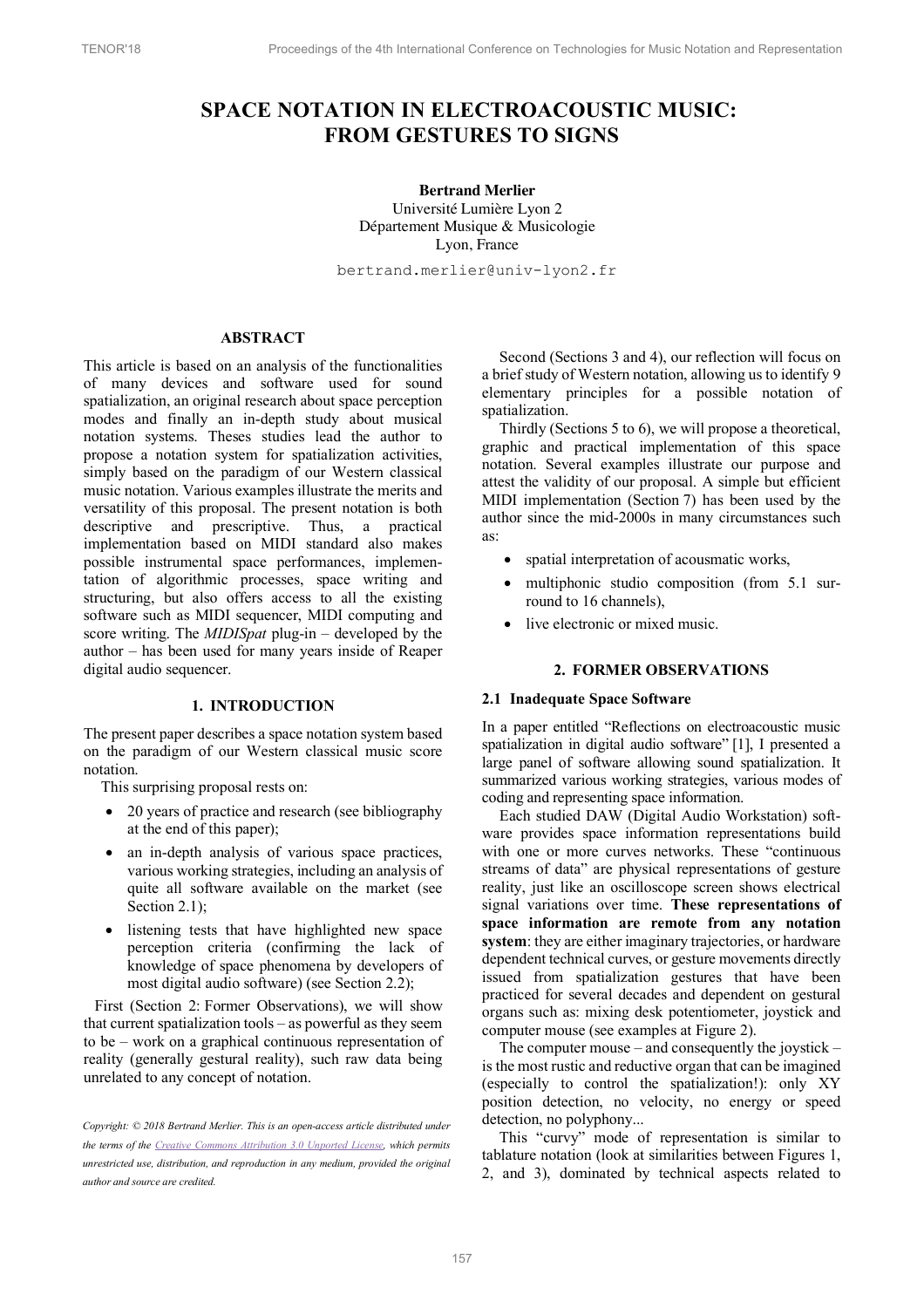instrumental gesture and specifically designed for each "space instrument". It is not at all universal, nor endowed with the abstraction required for a real notation.

In 2005, we concluded that almost all DAW software were inadequate: lack of readability, lack of graphic or intellectual abstraction, difficulties in editing space curves, impossibility or difficulty of simultaneous display of both audio signal and spatialization signal on the same time scale, limitation of virtuosity, impossibility to manage space polyphony or to work on spatial masses because of XY driven sound trajectories, impossibility to work in 3 dimensions... Our paper ended with a set of suggestions for the future:

- liberate space from any hardware contingencies (i.e. related to "instrument" or hardware);
- liberate space from any causality contingencies<sup>1</sup> (i.e. related to gesture);
- build a description system of the produced effect.
- $\bullet$  consider a functional approach<sup>2</sup>;
- replace continuous curves<sup>3</sup> by abstract objects such as "space event" or "space phrase";
- adopt a common gateway to exchange informa-tion between all the existing software<sup>4</sup>.



Figure 1. Byzantine religious notation.<sup>5</sup> In the 11th-12th centuries, the first Gregorian or neumatic<sup>6</sup> notations coded small melodic and rhythmic cells. That is to say the melodic (or rhythmic) movements. It seems that space notation is more or less at this stage<sup>7</sup>.



**Figure 2.** Two examples of spatialization representation. Top: representation of a space trajectory (*in* B. Merlier, *Nebuleuse M42* for cello and tape, 1993). Bottom:

spatialization gestures at the mixing desk (*in* P. Boulez, *Dialogue de l'ombre double*, 1985).

## **2.2 Space Perception Modes**

Our paper entitled "Space perception vocabulary in electroacoustic music composed or spatialised in pentaphony" – both presented in French at EMS'08 [1] and in English at SMC'08 [2] – aimed at clarifying or elaborating a vocabulary (a set of specialized words) likely to describe space perception in electroacoustic (multiphonic) music. A battery of tests have made it possible to highlight a collection of words describing spatial listening.

The results suggest five types of spatiality (see Table 1 on left column), 2 types of mobility, 4 or 5 families of adjectives to describe or characterize spatiality or mobility.

None of the studied commercial software (in Section 2.1) is able to seriously generate half of these 5 situations and criteria, proving one more time their inadequacy as regards space.



**Table 1.** Five space perception modes and associated criteria.

#### **2.3 Conclusion**

Only the sound actually produced by **one** loudspeaker is independent from gesture or information coding, and from hardware considerations (such as spatialization techniques and activities, as well as loudspeakers number and position).

If we want to progress into space control domain, if we want to be able to elaborate a real space discourse, to write it, to reread it, to understand it, we have to give up on this representation of reality by a network of curves, in favor of a simpler and more abstract representation.

<sup>&</sup>lt;sup>1</sup> "Current spatialization representations are not efficient because they are linked to the description of the gesture that produces the effect, that is to say: causality. [...] The sound actually produced by a loudspeaker is independent from gesture or information coding, because the same perception can result from different causes. Even more, it is independent from hardware and – in particular – the number and position of loudspeakers."  $\frac{2}{3}$  A functional approach makes it possible to envisage "compositional"

transformations on curves: symmetries, rotations, proportions modifications, homotheties, interpolations, smoothing, time offsets, time inversion, acceleration, control of trajectory speed...

<sup>&</sup>lt;sup>3</sup> "Instead of using continuous curves driving space without interruption from beginning to end of time, the notion of space object would make it possible to name, identify, record, memorize, duplicate, manipulate...<br>space events."<br><sup>4</sup> Only widely graped that  $\lambda$ 

Only widely spread standard exchange vectors (such as MIDI standard, OSC protocol, OMF (Open Media Framework) files, SDIF (Sound

Description Interchange Format) files[4]...) would allow communication between applications, between researchers, developers, composers... [5] As long as everyone remains in singular and idiosyncratic space practices, there will be no hope of having access to a somewhat universal notation; so no hope of seriously progressing.

<sup>5</sup> Courtesy of https://www.pinterest.fr/effiekondopoulo/byzantine-music/.  $6$  *neume*: from the Greek  $veu\omega$  that means gesture!

 $7$  It is interesting to reread music history ([6] or [7]) and to note numerous similarities between western notation apparition in the Middle Ages and current research on space: various experiments, quarrels of methods, misunderstandings between composers, performers and musicologists. So much so that one can easily imagine such a contemporary electroacoustic musician as the reincarnation of a twelfth century singer, another in the habit of a monk copyist and another in the role of a minstrel.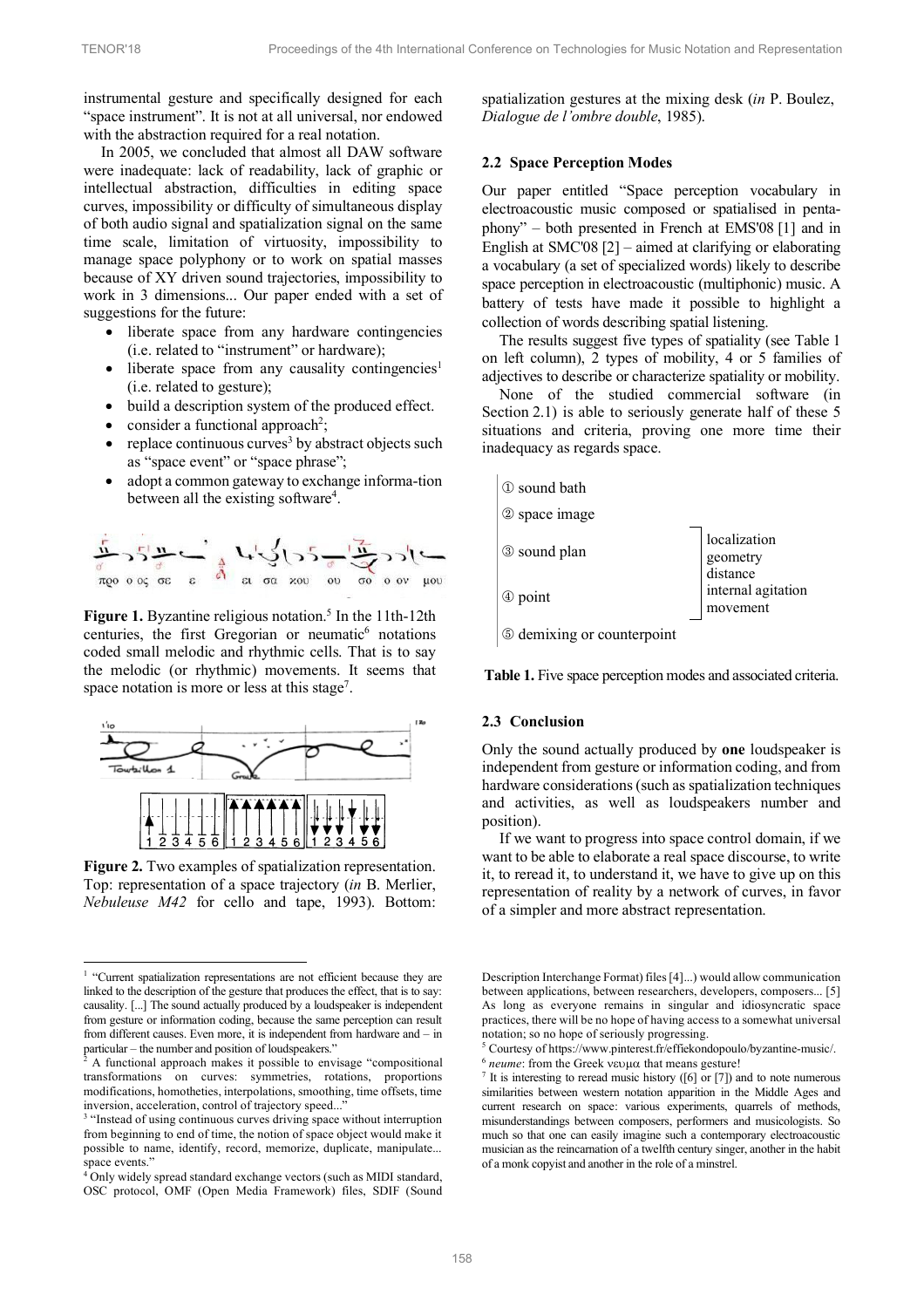# **3. ABOUT WESTERN MUSIC NOTATION**

Here are some brief historical and functional elements. Western music has pushed music notation sophistication far and wide. Even if in the twentieth or twenty-first centuries, many composers or aesthetic currents – including electroacoustic music – are cramped in these conventions when it comes to noting complexity, timbre or sound objects, even if diversions are frequent and necessary, musical notation remains today a fundamental tool, with its descriptive, prescriptive and memorial roles... (see for example [8], [9]or [1]). Table 2 presents and analyzes score key points.

Score graduations or discretization reduce musical complex reality to simple concepts (height, duration, intensity), that allow easy reading and writing (after learning the codes). This is one of the main reasons for score notation effectiveness (and success). This abstraction also allows building the artificial human complexity of our western music: polyphony, rhythms, sentences and finally all the subtle arrangements of melodies and harmonies... (see for example [6] or [7]).

| paper   | fixation on a paper support constrains to find  |  |  |
|---------|-------------------------------------------------|--|--|
| support | a two dimensions representation of the n        |  |  |
|         | musical parameters (height, duration, nuance,   |  |  |
|         | timbre, phrasing). But, this constraint is also |  |  |
|         | a guarantee of easy reading and reprography.    |  |  |
| score   | - horizontally, a graduated time scale (tempo,  |  |  |
| offers: | measurements and pulsation);                    |  |  |
|         | - vertically, a scale for graduated heights     |  |  |
|         | (tones and semitones).                          |  |  |
| note    | this minimal musical event is a sign likely to  |  |  |
|         | graphically bear and express sound              |  |  |
|         | characteristics: height, duration.              |  |  |
|         | Other symbols – usually located around the      |  |  |
|         | note – indicate intensity or sound effects.     |  |  |

**Table 2.** Synthetic vision of Western music notation.

## **4. THEORETICAL BASIS FOR A SPACE NOTATION**

Nine basic mandatory principles for the establishment of an efficient space notation are presented below. These proposals are based on an analysis of several notation systems in use, with the underlying idea that space may not be a bizarre or abnormal phenomenon and that it may not be necessary to invent a new scoring system.

- a) Space should be written on paper like any other sound parameters (height, duration, intensity, timbre);
- b) Its notation should be independent from any device (such as mouse, joystick, potentiometer, number and position of loudspeakers in space);

l

- c) The proposed notation should be universal and adaptable to any of the following various circumstances, corresponding to the prescriptive, descriptive or memorial roles of score:
	- writing for non-real-time works in studio,
	- writing for real-time instrumental performances,
	- capture and notation of any "instrumental space performances",
	- retrospective reading for analysis purposes;
	- d) Like any other sound parameters, space needs to be noted as a discrete event<sup>8</sup>, represented by a graphic symbol that can be drawn on paper and onto which characteristics can be assigned;
	- e) Apparent position of sound as perceived by listeners – is due to a specific blend of sound level of *n* loudspeakers;
	- f) An elementary space event (ese) corresponds to the sound level on one loudspeaker at a given moment; This level can be zero, constant or variable;
	- g) An elementary space event (ese) has two main characteristics: intensity and duration, to which can be added certain effects such as attack, release, phrasing, distance, reverberation...
	- h) A space trajectory is a succession of space events (ese) arranged in time; A space trajectory can be thought of as a phrase or a space melody<sup>9</sup>;
	- i) Simultaneous presence of the same sound on several loudspeakers can be considered and written as a space chord.

## **5. PRACTICAL AND GRAPHICAL IMPLEMENTATION**

Taking the opposite way of all the practices in use, the author decided to rely on Western notation, i.e. get rid of any continuous curve and opt for discretization of space phenomena. We have previously justified our choice as being a trick intended to facilitate notation.

In concrete terms, our notation proposal is summarized in the following points:

- each line (or interline) of a staff corresponds to one loudspeaker $10$ ;
- note faces are used as "space objects" describing each loudspeaker activity; thus, they own a duration, an intensity, several play modes or accentuations...;
- note and silence figures, tempo and measures indications have the same temporal meanings as in classical notation

<sup>&</sup>lt;sup>8</sup> Which does not mean that space or spatialization are discrete phenomena! Discretization is only a simplification process, a view of mind. <sup>9</sup> Melody: succession of musical sounds (*Dictionnaire des sciences de la musique*, Honneger, 1976, Bordas). The term "space melody" has already

been used by various composers of electroacoustic music, i.e. Denis Dufour in the 1990s.

<sup>&</sup>lt;sup>10</sup> A priori, at each user choice; this choice may well vary depending on hardware (number of loudspeakers, space layout...), depending on each work or each type of space writing.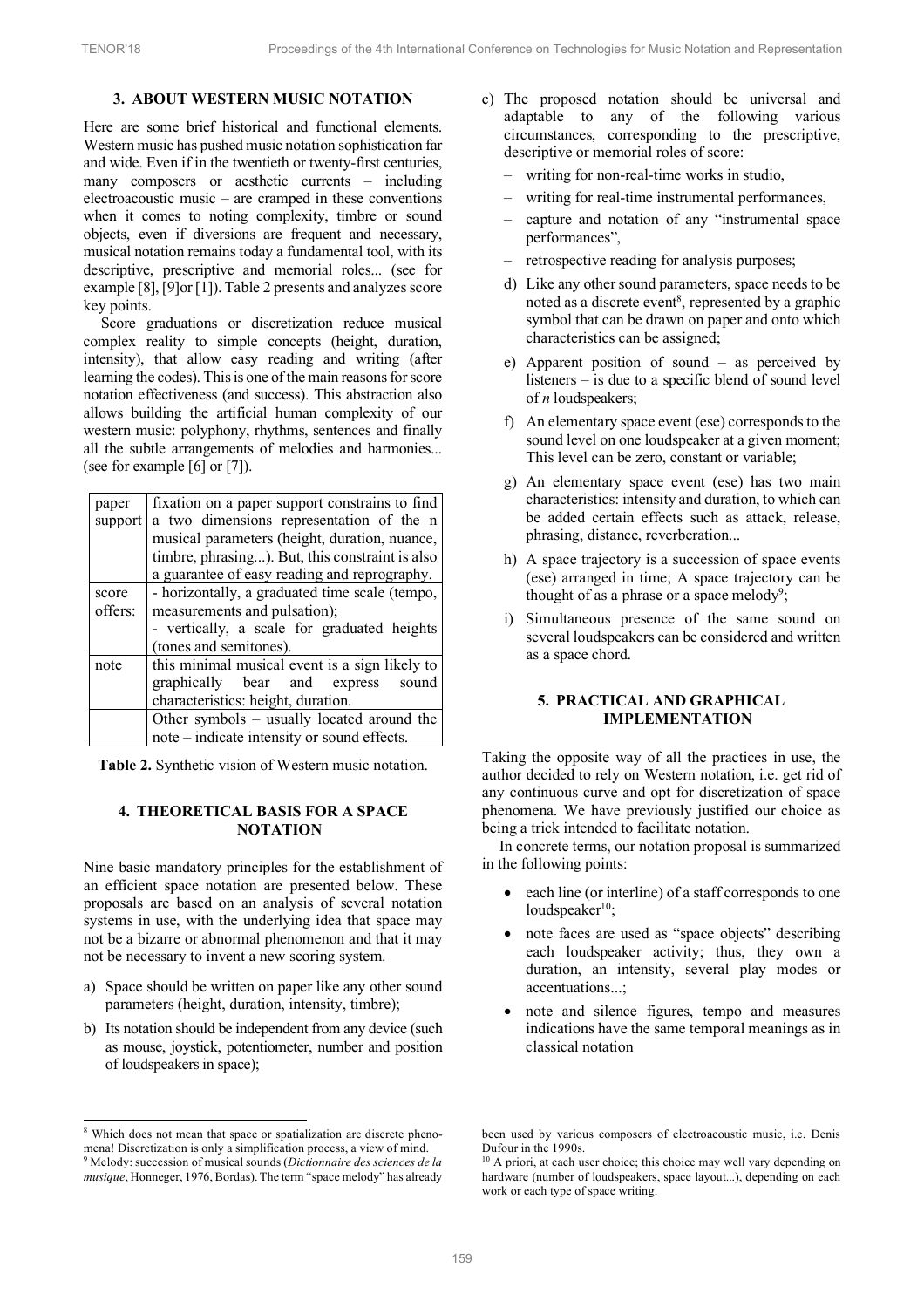- intensity or nuance symbols (attack modes, vibrato…) have the same meanings as in classical notation;
- phrase symbols (legato, staccato, trills…) generally have the same meanings as in classical notation; Link curves between events will generate continuous movements (thus thwarting graphical discretization);
- graphical abstraction gives access to structural notions such as sentences, chords... And consequently, to compositional transformations on a finally visible structure.

## **Details:**

- A "speaker clef" can be added at the beginning of the score, in place of the traditional treble or bass clefs (see Figures 3 to 7).
- Sharps and flats are not used, as tonality or modality do not make sense. However, in a 3D situation, sharps and flat could very well be diverted from their traditional use to indicate top and bottom.
- In multiphonic music, several coupled staves will be used in order to note several simultaneous independent movements applied to several sound sources.
- For 16 channels, 3 linked staves can be used, depending on the loudspeakers arrangement and the desired readability. At the user's choice, staves may correspond to loudspeakers tessitura (bass, midrange, treble) or to their geographical or spatial layout.
- Example: in a surround configuration, the extra line of C bass can be used for the 5.1 bass channel.



**Figure 3.** Question: What is the space figure displayed in these 2 examples? Top: Joystick movements representation are uneasy to read. Bottom: with practice, score space notation quickly becomes readable.

#### **6. GRAPHICAL EXAMPLES**

Some examples are given in Figures 3 to 7 and commented. Further details about technical implementtation will be developed in the next section, which will present a practical implementation of this space notation proposal.

l

All examples correspond to 5.1 listening situations. Each staff line is associated with one speakers as shown to the left of each staff ( $SL =$  Surround Left,  $L =$  Left,  $C =$ Center,  $R = Right$ ,  $SR = S$ urround Right).

Figures 3 or 7 – placing opposite a joystick spatialization representation with the same space notation example – should finish to convince the most recalcitrant on the readability question.

Figure 8 – later in this text, in the next section – displays another possibility of graphic representation or notation, i.e. as piano roll or barrel organ cartons. Practically speaking, this notation is more precise, but intellectually less readable insofar as it does not allow displaying accentuation or liaison criteria.

In practice, combining both notations (score and piano roll) is very powerful, easy to use and easy to read.

#### **7. MIDI IMPLEMENTATION**

Using this score system gives access to any musical notation software, as shown in Figures 3 to 7. It also allows access to MIDI encoding, so to take advantage of your favorite DAW infrastructure: effective simultaneous management of audio or MIDI events according to time, efficient visualization of these same parameters in various forms, automations... With a few minor diversions, it is quite possible to respect the double constraint set out in point (c) of Table 3 i.e. both "play what is written" or "write what is played".

## **7.1 General Description**

MIDI implementation principle is displayed at Figures 8 and 9, at Tables 4 and 5, and explained below:

- each **MIDI** channel corresponds to an input audio track;
- each **volume controller** (Ctrl 7) modulates the incoming audio signal intensity, either statically (balance between the channels), or dynamically (real time performance) $11$ ;
- **MIDI note** codes apply to the outgoing signal, i.e. to the loudspeaker drive: appropriate MIDI height chooses 1 loudspeaker, and its MIDI velocity sets the loudspeaker amplitude. Velocity makes it possible to individually control the intensity of each loudspeaker statically;
- 2 envelope controllers (Ctrl 72 attack and Ctrl 74 release) allow switching from staccato or pingpong mode to a "continuous" legato phrasing;
- other spatialization features can be modified by MIDI controllers, the use of which is described at Table 4.

Nothing is fixed, as in the MIDI standard; everyone can use its own conventions depending on habits or work to be done.

<sup>&</sup>lt;sup>11</sup> Which is a brand normal situation used for audio track automation.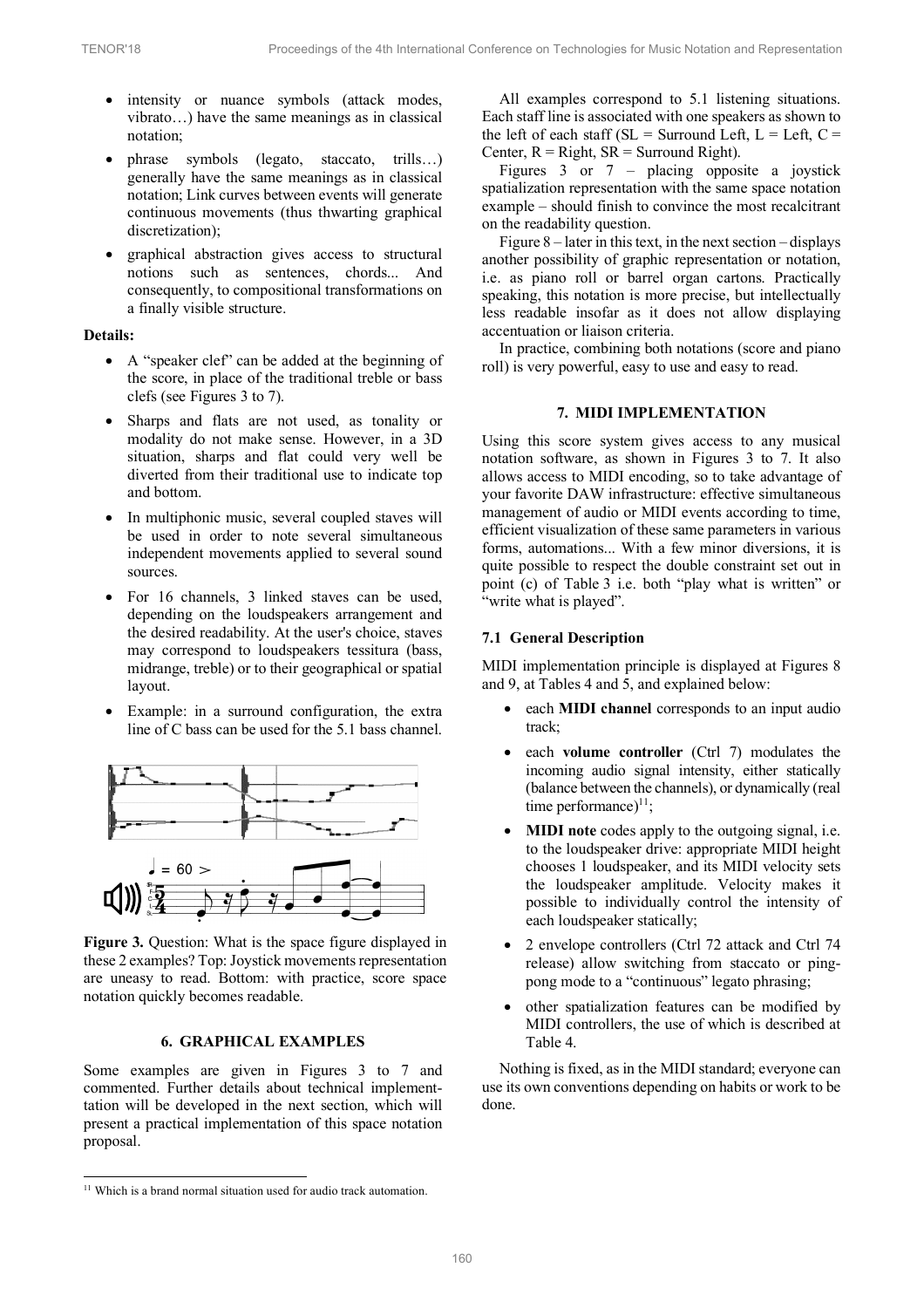



**Figure 4.** Three simple space movements.

a) Panning effect between rear left (SL) and front left (L) loudspeakers.

- If the tempo is 60, this movement spreads over 2 seconds.
- b) Ping-pong effect between the 2 same speakers. The sound lasts 0.5 seconds on each speaker.
- c) Continuous intensity fluctuation on a single loudspeaker (under each note: velocity indications).





**Figure 5.** Three space trills . Left: graphical notation. Right: score notation. We note that any musical symbol (silences, trills...) applies to space without problem.

**Note 1:** if these 3 trills movements should take place simultaneously (instead of sequentially), the score notation would not pose any problem: neither writing nor reading. This simultaneity would be much more difficult to realize (and to read) with a joystick (because of the lack of polyphony of such a device).

**Note 2:** the reader will note that the left side figure does not allow apprehending temporality.

**Note 3:** space chords are impossible to realize with a joystick or XY curves.





**Figure 6.** Space crescendo and decrescendo / realized by means of a mass change. Left: graphical notation. Right: score notation.

**Note 1:** here appears the notion of space polyphony or space mass (simultaneous use of several speakers). This effect is simply written by using notes chords.

**Note 2:** same remark on the representation of temporality.





Figure 7. More complex space figures: hold, rotation, then zigzag. Left below: graphical notation. Above: score notation. Description: sound apparition in 1 second on the central loudspeaker and disappearance in 3 s.  $// 1$  second of silence. // 3 full rotations on all loudspeakers in 2 seconds, followed by a syncopate zigzag, then a chord on the 2 rear speakers.

Notation examples can be multiplied at will. Sophisticated space figures notation does not pose any problem (whereas XY representation – or any curve notation – becomes unreadable). Re-reading and comprehension are easy.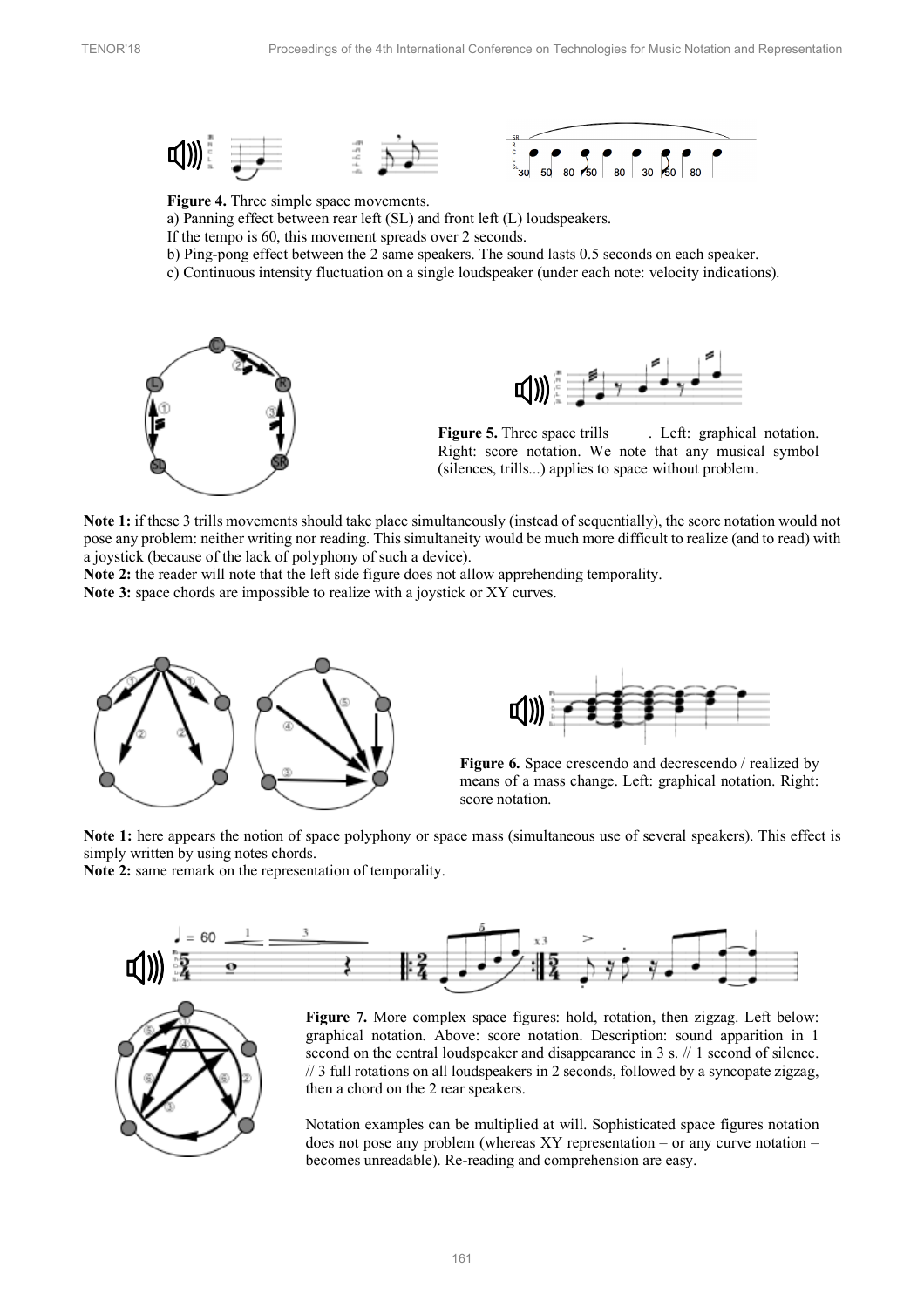

**Figure 8.** Driving and displaying spatialization via MIDI. The basic idea is to propose an easy edition and easy visualization of a sound space setting up, in synchronicity with the audio signal. Top: 1 mono or stereo audio track to be divided into 16 audio outputs (mono-stereo switching is automatic in Reaper). Bottom: 1 MIDI track to drive spatialization. Channel codes handle signal inputs. Note codes handle loudspeakers outputs.

| <b>MIDI</b> controllers |                     | parameters                                                                          |
|-------------------------|---------------------|-------------------------------------------------------------------------------------|
| 1                       | modulation<br>wheel | distance control (by means of filtering +<br>reverberation).                        |
|                         |                     |                                                                                     |
| 7                       | volume              | input audio track level control, <i>i.e.</i><br>global nuances during a trajectory. |
|                         |                     |                                                                                     |
| 64                      | sustain             | allows holding notes (space positions)                                              |
| .                       |                     |                                                                                     |
| 72                      |                     | release<br>$[0-127]$<br>$[0.1 - 16s]$                                               |
| 73                      |                     | $[0-127]$<br>$[0.1 - 16s]$<br>attack                                                |
|                         |                     |                                                                                     |
| 91                      | reverb              |                                                                                     |
|                         |                     |                                                                                     |
|                         | all note off        | switch off all the notes                                                            |
|                         | reset               | reset all parameters                                                                |

Table 3. Use of MIDI controllers codes for sound spatialization control in MidiSpat.

#### **7.2 MidiSpat: a Simple MIDI Controlled Audio VCA**

MidiSpat plug-in $12$ , developed in a snap thanks to the Reaper software JS language, follows many prototype versions written in Max / MSP. The total integration within Reaper (sounds, plug-ins, automations) greatly facilitates the composer's life, especially since Reaper is the most versatile software for routing audio tracks.Reaper also allows creating mixed tracks: MIDI + audio, thus offering a complete entity dedicated to audio signal spatialization. MidiSpat plug-in – used as a track insert – receives MIDI notes that will drive the audio signal to (up to) 16 audio outputs (see Figure 8).

Simultaneous spatialization of several audio tracks is not a problem; spatialization is done source by source, the audio result being automatically summed by the host software.

l

|                 | $\frac{1}{\pi}$<br>6 in 6 out<br>Param                    | ⊽       |        |
|-----------------|-----------------------------------------------------------|---------|--------|
|                 | MIDI Spatialiser: MIDINote [1-16] -> Track Volume [1-16]. | Edit    | $-7.7$ |
| Input Channel 1 |                                                           | ٠<br>v  | $-0-$  |
| <b>Note Min</b> |                                                           | 36.0    |        |
| Attack (s)      |                                                           | 0.2     | -6-    |
| Release (s)     |                                                           | 4.5     |        |
| Amp Min         |                                                           | $-51.0$ | $-12-$ |
| Level 1 (dB)    |                                                           | $-1.0$  |        |
| Level 2 (dB)    |                                                           | $-51.0$ | $-18-$ |
| Level 3 (dB)    |                                                           | $-1.0$  |        |
| Level 4 (dB)    |                                                           | $-1.0$  | $-24-$ |
| Level 5 (dB)    |                                                           | $-1.0$  |        |
| Level 6 (dB)    |                                                           | $-10.0$ | $-30-$ |
| Level 7 (dB)    |                                                           | $-51.0$ |        |
| Level 8 (dB)    |                                                           | $-51.0$ | $-36-$ |
|                 |                                                           |         |        |

**Figure 9.** MidiSpat plug-in at use.

| noteON $[1-16]^{13}$ | selects the audio track output<br>opens VCA according to velocity |
|----------------------|-------------------------------------------------------------------|
| vel [0-127]          | determines output level                                           |
|                      | MIDI velocity is graduated in dB                                  |
|                      | vel $106 = +6$ dB                                                 |
|                      | vel $100 = 0dB$                                                   |
|                      | vel $0 = -100$ dB                                                 |
| channel $[1-16]$     | selects audio source input                                        |

**Table 4.** Use of MIDI note codes for sound spatialization control in MidiSpat.



**Figure 10.** Live spatialization performance with a MIDI keyboard.

 $12$  MidiSpat plug in is available at: http://tc2.free.fr/espace/midispat.html.

<sup>&</sup>lt;sup>13</sup> Lowest noteON values were chosen, leaving the opportunity to use a synthesizer or a sampler on the same MIDI channel.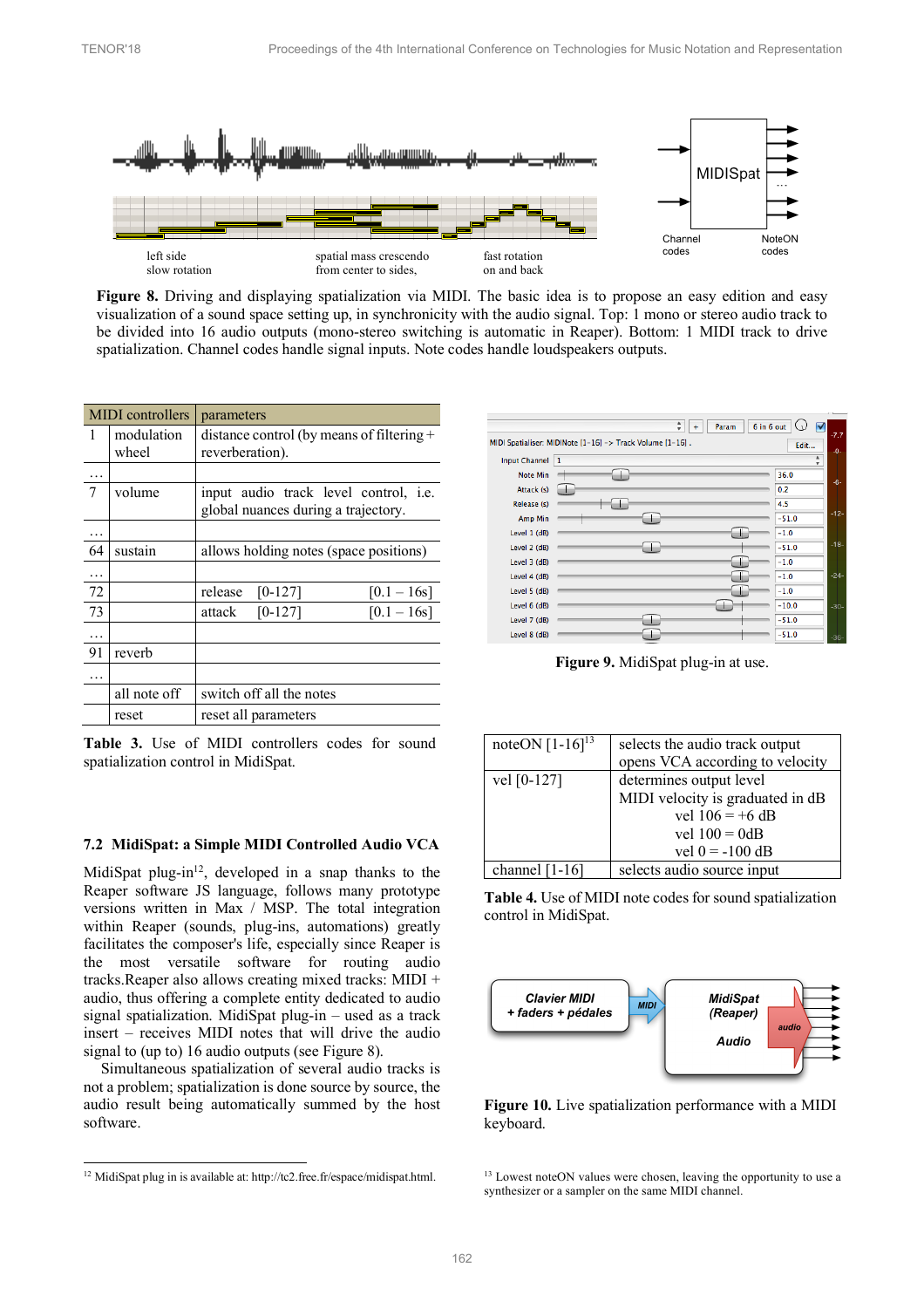# **7.3 Space Instrumental Performance and Space Trajectory Memories**

The previous presentation (Section 7.2) describes non-real time studio composition work. But the present device is equally usable in live performances or live electronics situations.

Reaper software offers unexampled audio routing, as well as a simple programming language (derived from C) allowing to write one's own plug-ins.

A MIDI keyboard with a modulation wheel (distance), a volume pedal (nuances), a sustain pedal (hold) and various faders (attack and release envelopes) makes it easy to spatialize any live audio signal (see Figure 10). The MidiSpat plug-in lets you turn any played MIDI event into volume curves controlling audio output levels of each Reaper track. A space-performer requiring more virtuosity can profitably use any MIDI sequencer to record space sequences step by step, correct mistakes and thus refine its performance. Using a MIDI sequencer allows memorizing an interpretation and visualizing it either in score mode, or in "piano roll" or "grid edit" mode. Possibilities of creating, reading, understanding, manipulating a spatialization performance are excellent.

This "instrumental keyboard spatialization performance" has been used by the author on several occasions in various public concerts. This surprising new practice is similar to the interpretation of acousmatic music using a mixing desk console. For a mid-level keyboard player, learning keyboard spatialization requires only a few days of practice, for a result that is otherwise rich and virtuoso than the one obtained using a mixing desk console (or a joystick).

It should be noted that virtuosity can be further enhanced by preparing MIDI spatialization sequences (trajectories or spatial mass changes) in advance, storing them in memories or presets and triggering them during performance. Ableton Live software is particularly well suited to this kind of work.

## **8. CONCLUSIONS**

#### **8.1 In summary**

The term notation refers to a set of conventional signs by which sounds of music and how they should be played are written: letters, figures or graphic signs, representing musical phenomena, which are transcribed on paper in an universally admitted format. Notation by signs requires segmentation and discretization of musical phenomena; that is to say a simplification of reality. Only this "sacrifice" makes notation possible, but in return it offers access to the complexity of a language, to abstraction.

Regarding this model, the author proposes to discretize the space phenomena and to abandon the curves network representation. This choice is justified as a matter of course, if one accepts to look at musical notation adventures and history (ekphonetic notation, neumatic notation, interval notation...). Current spatial representations – when they exist – are strangely similar to early Middle Ages ones (see Figures 1 and 2).

This score notation is much more readable and understandable than representations by curves networks presently proposed in all digital audio software. The two essential concepts adopted are: discretization of space phenomena and creation of an elementary space event (ese) carrying 2 main characteristics: intensity (of a loudspeaker) and duration.

These simplifying choices make it possible to hook on the Western notation score paradigm, whose benefits are immediately apparent.

## **8.2 Advantages**

This simplification of reality for scoring purposes has many advantages:

- readability and comprehension are far superior to the representations proposed in digital audio software;
- temporal organization is clear, thanks to time spread events on a horizontal axis;
- synchronization with musical events is obvious:
- gripping durations is easy, thanks to the usual symbols;
- space polyphony or work on space masses pose no problem of notation nor representation.
- and finally, the multi-secular habit of using score does not entail new learning.

This last point reinforces the idea that space can be considered as a fifth parameter of sound, in the same way as height, duration, intensity and timbre.

## **8.3 Validation**

In a 1998 paper [10], the author accurately described – on about one page – the essential space notions, in form of a physical or phenomenological description.

In a paper dated from 2008 [1][2] (and following a former study [11]), the author highlights 5 modes of space perception, with various families of adjectives to describe or characterize spatiality or mobility (see Table 1).

The present notation proposal and its software implementation fully respects all this knowledge; and allows engaging without constraint all types of space activities, with any spatialization modes, real time or deferred time. In no case does this change perception.

By taking into account space events attack and release, discretization either becomes imperceptible because it is smoothed or becomes perceptible (which is a new situation impossible to realize with continuous curves); the proposed notation is perfectly compatible with any current spatialization practices and even allows considering instrumental performance of space.

It is thus easy to use the past experience and knowhow, as well as the numerous existing notation software, with very few diversions.

The musicologist will also find his account by the existence of a written support giving access to space analysis, structure extraction of compositional thought, ideas formalization.